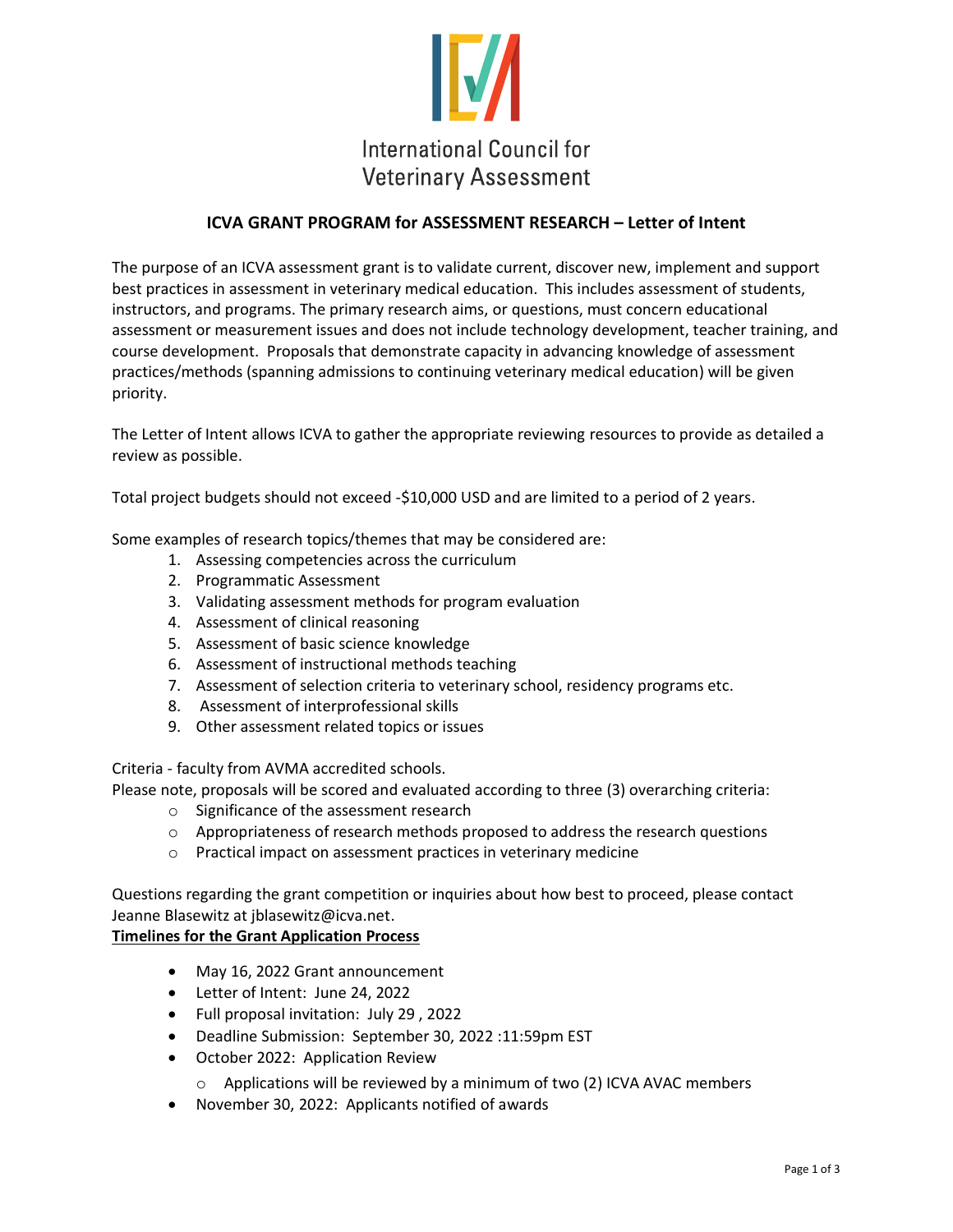

## *Letter of Intent*

| NAME OF PRINCIPAL INVESTIGATOR: |              |                        |                        |
|---------------------------------|--------------|------------------------|------------------------|
| AFFILIATION:                    |              |                        |                        |
| E-MAIL:                         |              |                        |                        |
| <b>CO- APPLICANT NAME:</b>      | AFFILIATION: |                        | <b>E-MAIL ADDRESS:</b> |
| CO- APPLICANT NAME:             | AFFILIATION: |                        | <b>E-MAIL ADDRESS:</b> |
| <b>CO- APPLICANT NAME:</b>      | AFFILIATION: |                        | <b>E-MAIL ADDRESS:</b> |
| <b>CO- APPLICANT NAME:</b>      | AFFILIATION: |                        | <b>E-MAIL ADDRESS:</b> |
| <b>APPLICATION DETAILS</b>      |              |                        |                        |
| TITLE:                          |              |                        |                        |
|                                 |              |                        |                        |
| <b>PROPOSED START DATE:</b>     |              | PERIOD OF PERFORMANCE: |                        |
| AMOUNT REQUESTED:               |              |                        |                        |

The signatures below certify that the applicant(s) will use the funding only for the purposes indicated in the proposal and corresponding budget. \* -NOTE administrative overhead/indirect costs are limited to 10%.

*Principal Investigator*

*Name Signature Date*